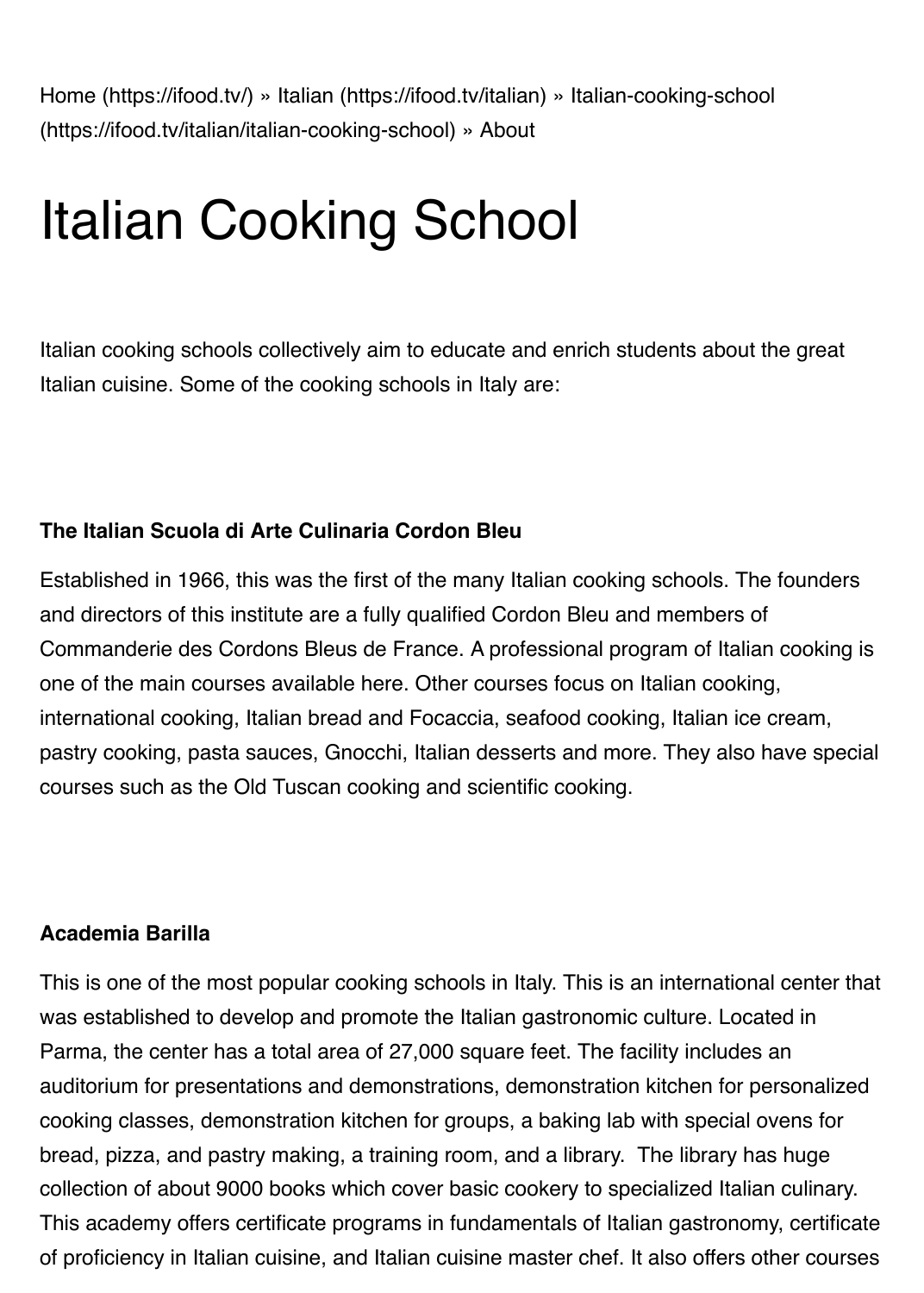on kitchen basics, appetizers, pasta, rice, meat, cooking with herbs, microwave cooking, and traditional Italian menu. Baking courses teach students to make bread, pizza, and focaccia and pastry courses cover Italian sweets, desserts, semifreddo, and biscotti, the famous Italian twice baked cookies.

## **The Italian Institute for Advanced Culinary and Pastry Arts**

This institute was founded to provide further educational studies for practicing chefs and bakers. These courses teach about the up-to-date techniques adapted in the culinary industry across the world. The Master of Italian Cuisine covers all aspects including traditional cuisine, baking, pastry, gelato, pairing food and wines etc. Other courses offered here are the Italian wines and Haute cuisine, advanced Mediterranean cuisine, pastry and specialty breads, and artisan gelato.

## **Apicius International School of Hospitality**

The mission of this institute is to provide a good academic and professional environment for students studying culinary arts, wine studies, and hospitality studies. Courses offered here include the master of education in organizational management and graduate apprenticeship in the restaurant industry. Apart from these, career development certificate programs including culinary arts, master in Italian cuisine, hospitality management, and wine studies & enology are offered here. Non-credit programs are also offered at this institute.

#### **Scuola di Cucina Toscana e Italiana**

This Tuscan and Italian cookery school focuses not only on the techniques of Italian cuisine, but also on the history and tradition of each recipe. The school has up-to-date equipment that is necessary to teach both theoretical and practical classes. Lessons are primarily conducted in English, but are also conducted in French, German, Japanese and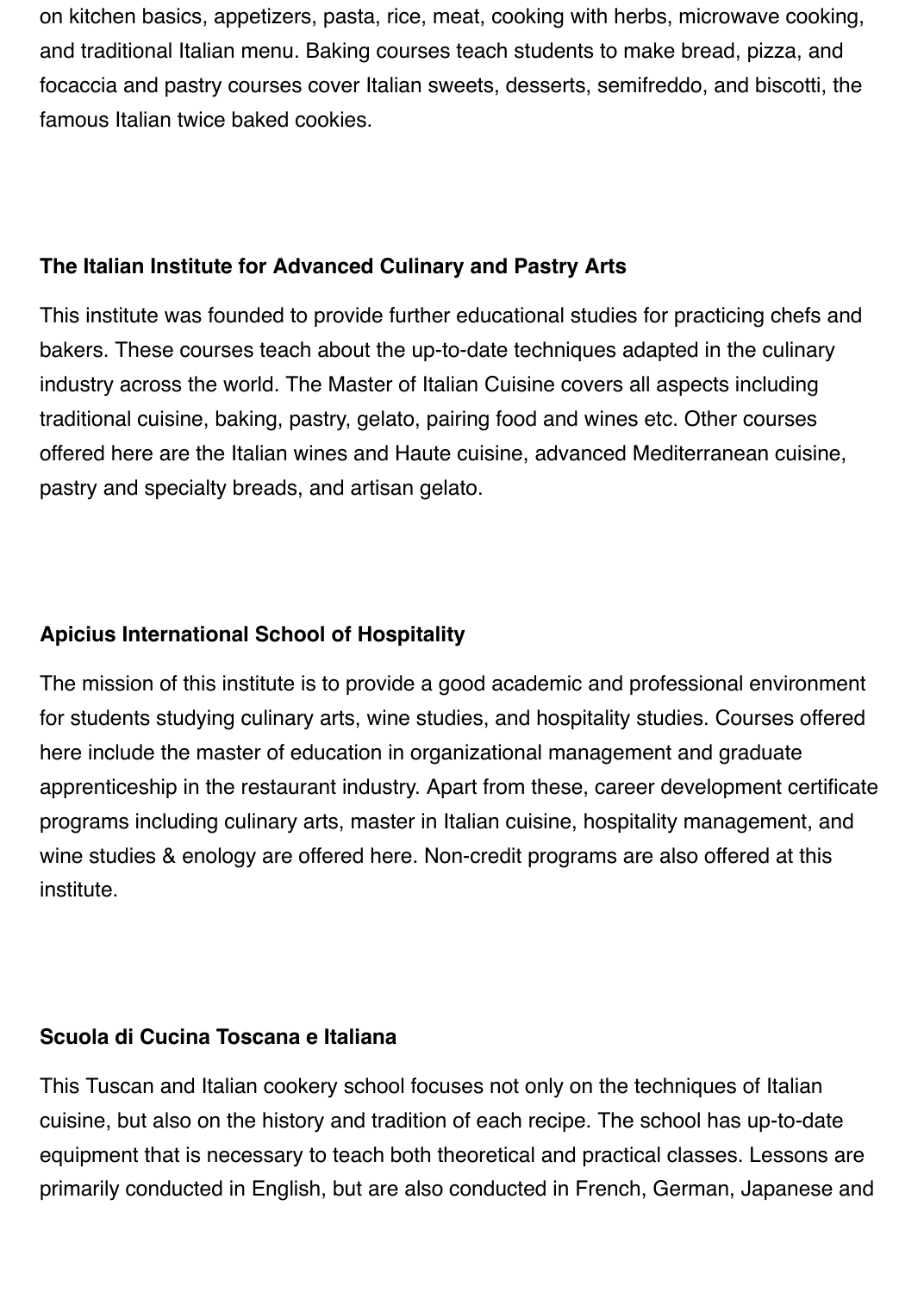Russian languages upon request. The courses offered here include Tuscan and Italian professional course, Tuscan and Italian cookery and wine tasting course, and classes on pasta, pizza, focacce, bread, Tuscan desserts, chocolates, and ice creams.

#### **The International Cooking School of Italian Food and Wine**

Founded in 1987, this is one of Italian cooking schools which has been much talked about. The school is in a private Renaissance palace that is located in Bologna. The cooking classes are taught in English, and the participants are given individual cooking area. The hands-on classes include a trip to the outdoor market, strolling the palace, and cooking in the Italian kitchen. The courses include the basics of Italian cooking, pizza making, and other cooking techniques and recipes.

# **Ital Cook – Master Italian Cooking**

This cooking school offers courses for both beginners and seasoned cooks. The course comprises of practical classes and group sessions, which give students a complete knowledge on Italian cuisine. The institute encourages students to do a language course before starting any master course, so that the students are able to comprehend the technical words taught in the main course.

# **Good Tastes of Tuscany**

This school teaches the traditional Tuscan cuisine in a historic setting. The chefs are native Tuscans, who know the intricacies of the Tuscan food. Courses offered here are single-day classes, multiple-day classes, and 7-day classes. The students get an introduction to Tuscan cuisine and learn to prepare a Tuscan meal with traditional specialties. The multiple-day classes focus on Tuscan specialty dishes.

#### **Other Schools**